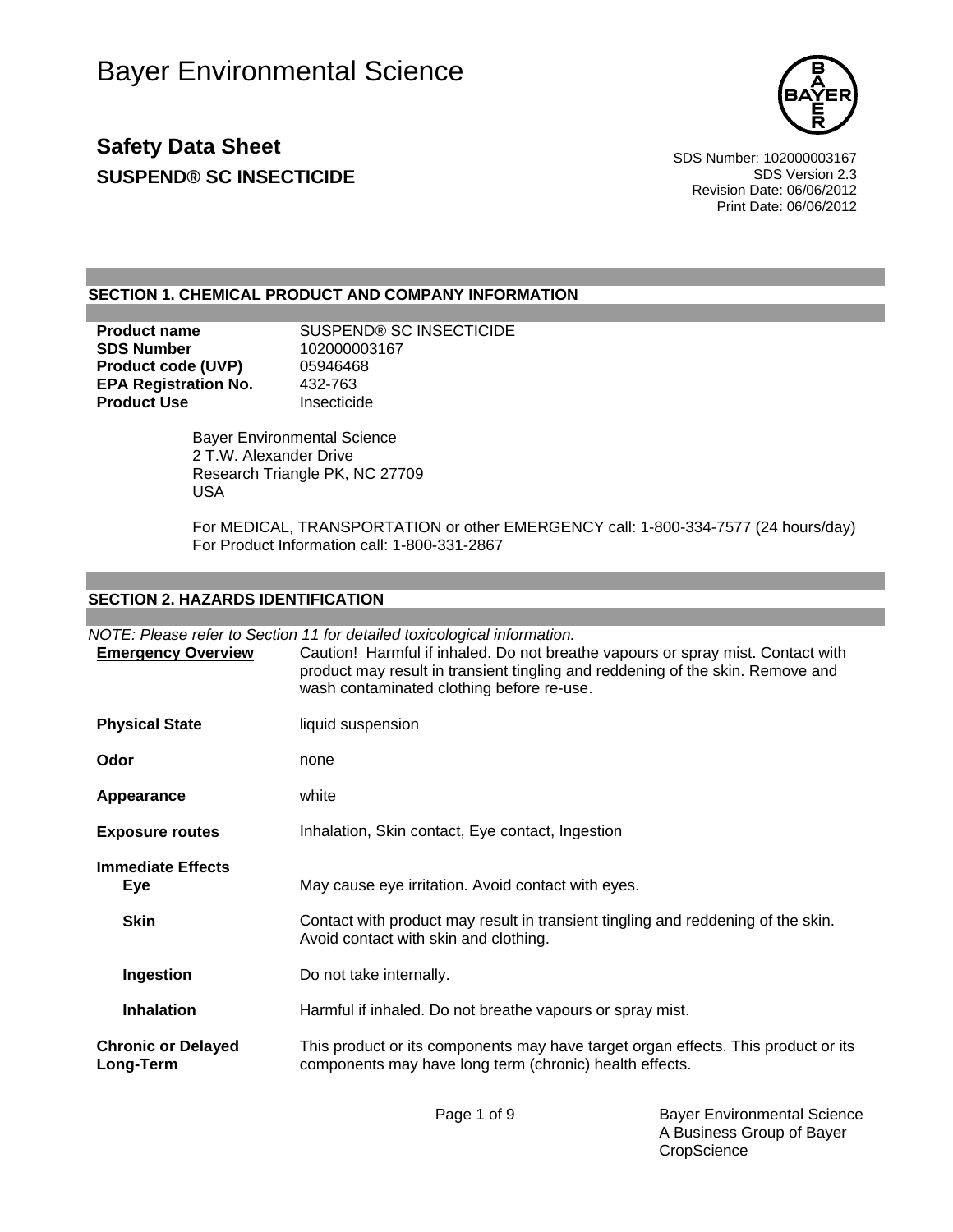

## **Safety Data Sheet** Service Superintending the SDS Number: 102000003167 **SUSPEND® SC INSECTICIDE SUSPEND®** SC INSECTICIDE

**Potential Environmental Effect** Extremely toxic to fish and aquatic invertebrates. Highly toxic to bees.

### **SECTION 3. COMPOSITION/INFORMATION ON INGREDIENTS**

#### **Hazardous Component Name CAS-No. Average % by Weight**

Deltamethrin 52918-63-5 4.75 1,2-Propanediol 57-55-6 15.20 Nonylphenol ethoxylate, branched 127087-87-0 2.85

**SECTION 4. FIRST AID MEASURES General** When possible, have the product container or label with you when calling a poison control center or doctor or going for treatment. **Eye Eye Example 3** Hold eye open and rinse slowly and gently with water for 15-20 minutes. Remove contact lenses, if present, after the first 5 minutes, then continue rinsing eye. Call a physician or poison control center immediately. **Skin** Take off contaminated clothing and shoes immediately. Wash off immediately with plenty of water for at least 15 minutes. Call a physician or poison control center immediately. **Ingestion** Call a physician or poison control center immediately. Rinse out mouth and give water in small sips to drink. DO NOT induce vomiting unless directed to do so by a physician or poison control center. Never give anything by mouth to an unconscious person. Do not leave victim unattended. **Inhalation** Move to fresh air. If person is not breathing, call 911 or an ambulance, then give artificial respiration, preferably mouth-to-mouth if possible. Call a physician or poison control center immediately. **Notes to physician Treatment** Appropriate supportive and symptomatic treatment as indicated by the patient's condition is recommended. There is no specific antidote.

#### **SECTION 5. FIRE FIGHTING MEASURES**

| <b>Flash point</b>                         | no data available |
|--------------------------------------------|-------------------|
| Autoignition temperature no data available |                   |
| <b>Lower Flammability</b><br>Limit         | not applicable    |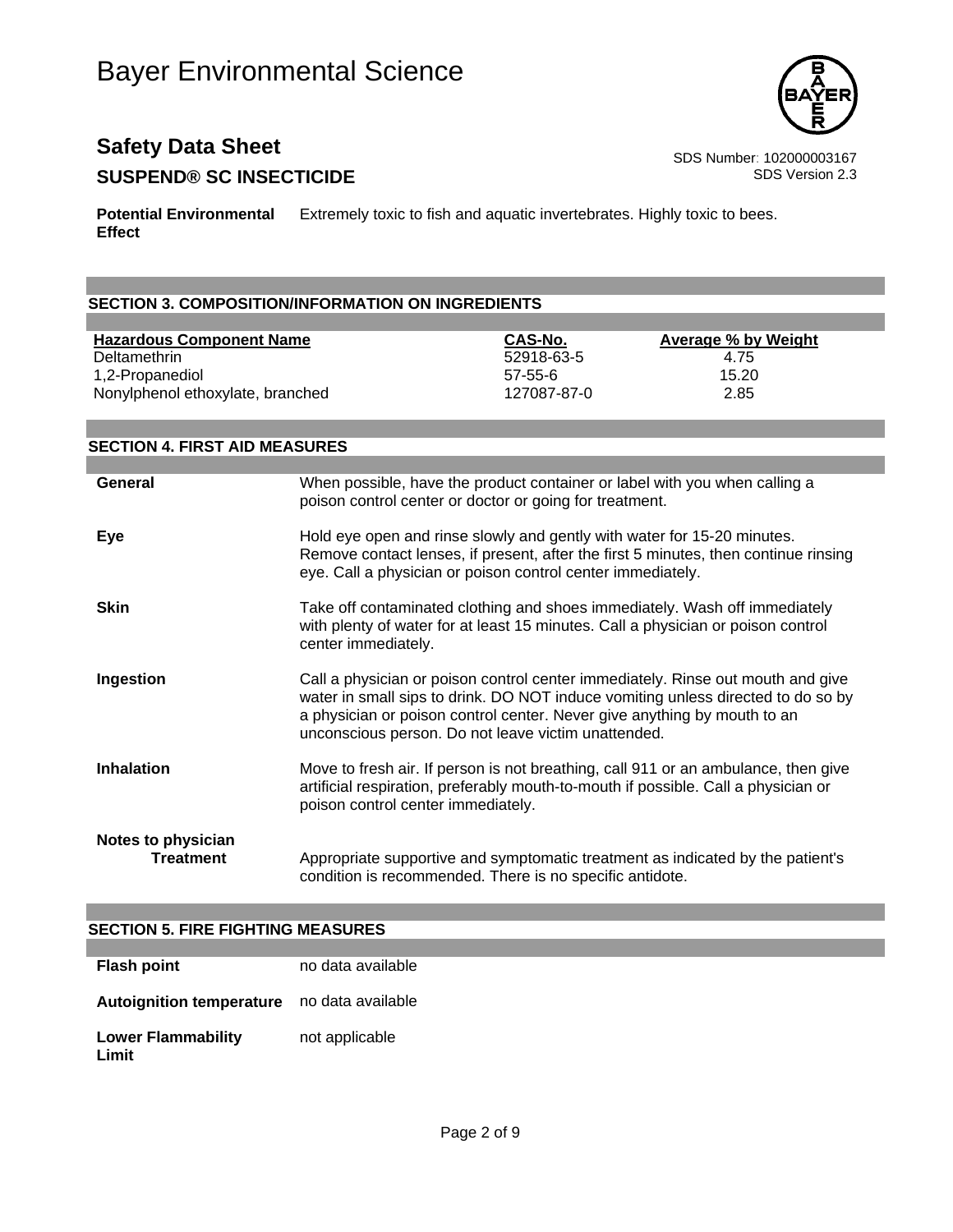# Bayer Environmental Science



## **Safety Data Sheet**<br>
SDS Number: 102000003167<br>
SDS Version 2.3 **SUSPEND® SC INSECTICIDE**

| <b>Upper Flammability Limit</b> not applicable |                                                                                                                                                                                                                                |
|------------------------------------------------|--------------------------------------------------------------------------------------------------------------------------------------------------------------------------------------------------------------------------------|
| <b>Explosiveness</b>                           | no data available                                                                                                                                                                                                              |
| Suitable extinguishing<br>media                | Carbon dioxide (CO2), Dry chemical, Foam, Water                                                                                                                                                                                |
| <b>Fire Fighting</b><br>Instructions           | Evacuate personnel to safe areas. Keep out of smoke. Fight fire from upwind<br>position. Cool closed containers exposed to fire with water spray. Do not allow<br>run-off from fire fighting to enter drains or water courses. |
|                                                | Firefighters should wear NIOSH approved self-contained breathing apparatus<br>and full protective clothing.                                                                                                                    |

#### **SECTION 6. ACCIDENTAL RELEASE MEASURES**

| <b>Personal precautions</b> | Isolate hazard area. Keep unauthorized people away. Avoid contact with spilled<br>product or contaminated surfaces.                                                                                                                                                                                                                                    |
|-----------------------------|--------------------------------------------------------------------------------------------------------------------------------------------------------------------------------------------------------------------------------------------------------------------------------------------------------------------------------------------------------|
| Methods for cleaning up     | Soak up with inert absorbent material (e.g. sand, silica gel, acid binder, universal<br>binder, sawdust). Collect and transfer the product into a properly labelled and<br>tightly closed container. Decontaminate tools and equipment following cleanup.<br>Clean contaminated floors and objects thoroughly, observing environmental<br>regulations. |
| <b>Additional advice</b>    | Use personal protective equipment. Do not allow to enter soil, waterways or<br>waste water canal.                                                                                                                                                                                                                                                      |

#### **SECTION 7. HANDLING AND STORAGE**

| <b>Handling procedures</b>         | Avoid contact with skin, eyes and clothing. Handle and open container in a<br>manner as to prevent spillage. Maintain exposure levels below the exposure limit<br>through the use of general and local exhaust ventilation.                |
|------------------------------------|--------------------------------------------------------------------------------------------------------------------------------------------------------------------------------------------------------------------------------------------|
|                                    | Keep away from heat and sources of ignition.                                                                                                                                                                                               |
| <b>Storing Procedures</b>          | Store in original container. Store in a cool, dry place and in such a manner as to<br>prevent cross contamination with other crop protection products, fertilizers, food,<br>and feed. Protect from freezing.                              |
| Work/Hygienic<br><b>Procedures</b> | Smoking, eating and drinking should be prohibited in the application area. Wash<br>hands thoroughly with soap and water after handling and before eating, drinking,<br>chewing gum, using tobacco, using the toilet or applying cosmetics. |
|                                    | Remove Personal Protective Equipment (PPE) immediately after handling this<br>product. Before removing gloves clean them with soap and water. Remove<br>soiled clothing immediately and clean thoroughly before using again. Wash          |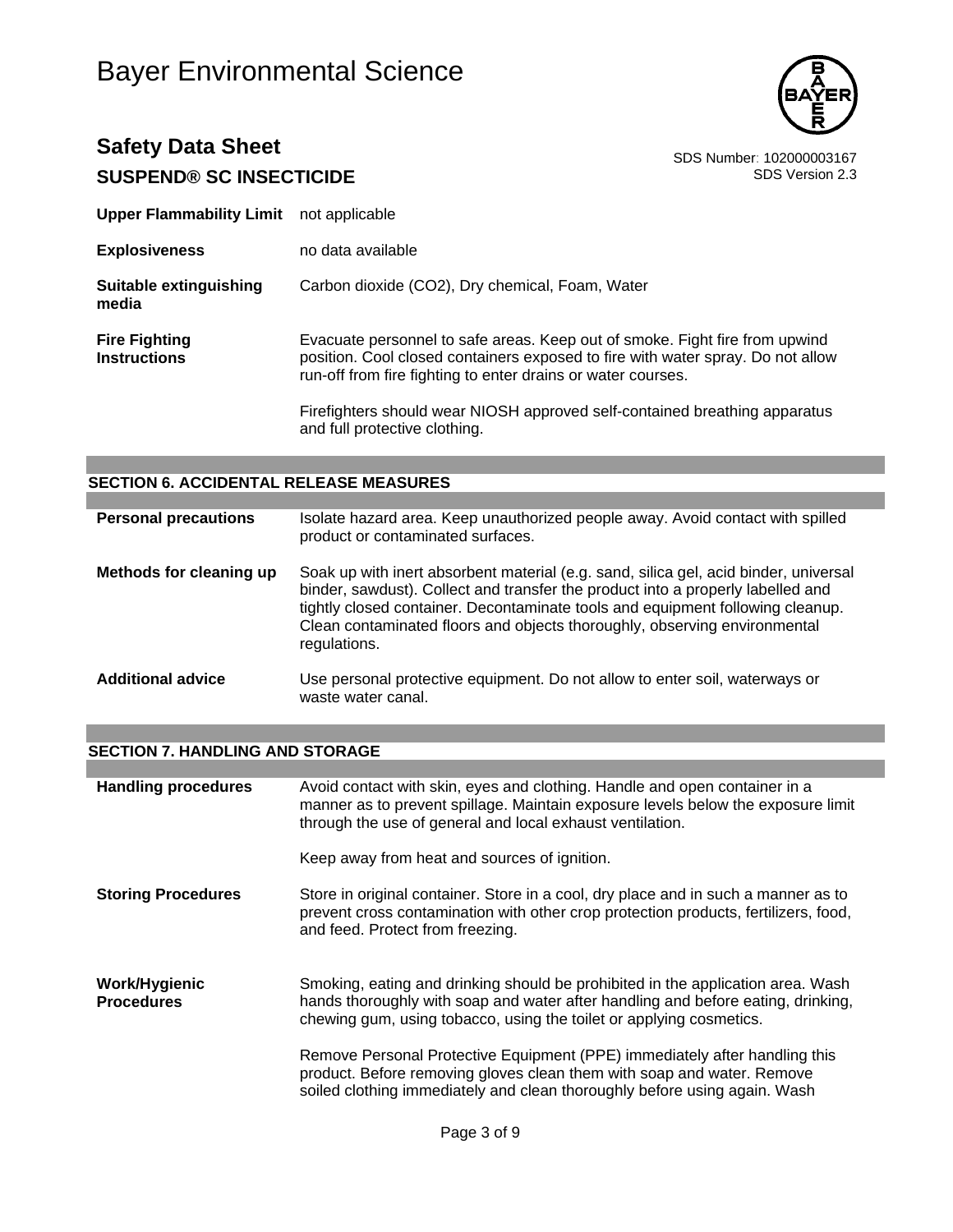

thoroughly and put on clean clothing.

#### **SECTION 8. EXPOSURE CONTROLS / PERSONAL PROTECTION**

| <b>General Protection</b>     | Eye wash facility and safety shower should be available. Follow manufacturer's<br>instructions for cleaning/maintaining PPE. If no such instructions for washables,<br>use detergent and warm/tepid water. Keep and wash PPE separately from other<br>laundry. |
|-------------------------------|----------------------------------------------------------------------------------------------------------------------------------------------------------------------------------------------------------------------------------------------------------------|
|                               | Follow all label instructions. Train employees in safe use of the product.                                                                                                                                                                                     |
| <b>Eye/Face Protection</b>    | Tightly fitting safety goggles                                                                                                                                                                                                                                 |
| <b>Hand protection</b>        | Chemical-resistant gloves made of waterproof material such as neoprene, butyl<br>rubber, barrier laminate or nitrile rubber.                                                                                                                                   |
| <b>Body Protection</b>        | Wear long-sleeved shirt and long pants and shoes plus socks.                                                                                                                                                                                                   |
| <b>Respiratory protection</b> | When respirators are required, select NIOSH approved equipment based on<br>actual or potential airborne concentrations and in accordance with the<br>appropriate regulatory standards and/or industry recommendations.                                         |
| <b>Exposure Limits</b>        |                                                                                                                                                                                                                                                                |

| Deltamethrin                        | 52918-63-5    | OES BCS*      | TWA           | $0.02$ mg/m3        |
|-------------------------------------|---------------|---------------|---------------|---------------------|
| Silicon dioxide                     | 7631-86-9     | <b>NIOSH</b>  | REL.          | $6$ mg/m $3$        |
| 1,2-Propanediol                     | $57 - 55 - 6$ | WEEL          | TWA           | $10 \text{ mg/m}$   |
|                                     |               | <b>TX ESL</b> | <b>ST ESL</b> | $50 \text{ ug/m}$ 3 |
|                                     |               | <b>TX ESL</b> | ST ESL        | 1000 ug/m3          |
|                                     |               | <b>TX ESL</b> | AN ESL        | $5 \text{ ug/m}$ 3  |
|                                     |               | <b>TX ESL</b> | AN ESL        | $100 \text{ u}g/m3$ |
|                                     |               | TX ESL        | ST ESL        | 500 ppb             |
|                                     |               | TX ESL        | AN ESL        | 50 ppb              |
| Nonylphenol<br>ethoxylate, branched | 127087-87-0   | TX ESL        | ST ESL        | 600 ug/m3           |
|                                     |               | <b>TX ESL</b> | AN ESL        | 60 ug/m3            |

\*OES BCS: Internal Bayer CropScience "Occupational Exposure Standard"

#### **SECTION 9. PHYSICAL AND CHEMICAL PROPERTIES**

**Appearance** white

**Physical State** liquid suspension

**Odor** none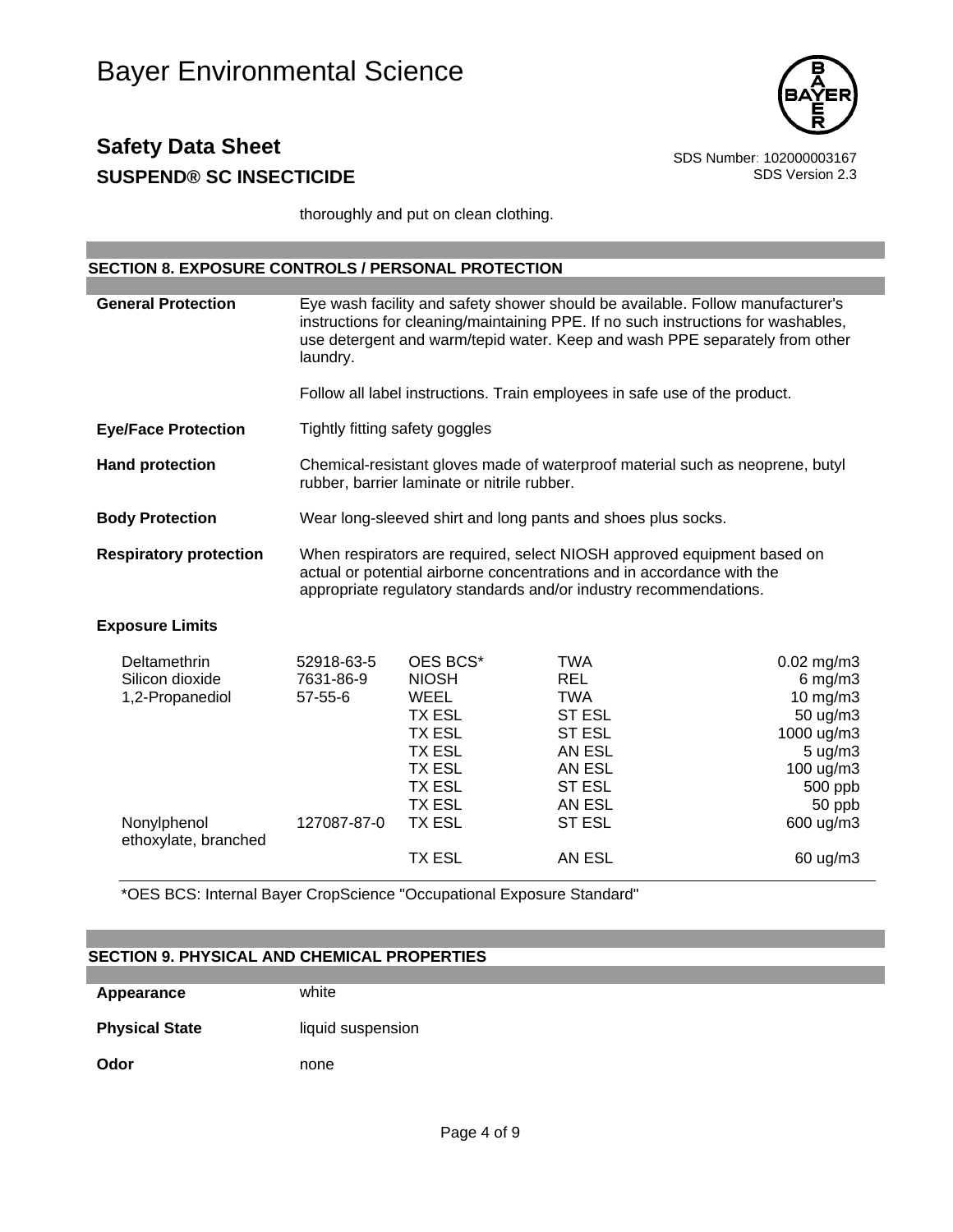# Bayer Environmental Science



## **Safety Data Sheet**<br>SDS Number: 102000003167<br>SDS Version 2.3 **SUSPEND® SC INSECTICIDE**

| рH                                                | $\leq$ 7.0 (100 %)         |
|---------------------------------------------------|----------------------------|
| <b>Vapor Pressure</b>                             | no data available          |
| <b>Density</b>                                    | ca. 1.05 $g/cm^3$ at 20 °C |
| <b>Evaporation rate</b>                           | no data available          |
| <b>Boiling Point</b>                              | no data available          |
| <b>Melting / Freezing Point</b> no data available |                            |
| <b>Water solubility</b>                           | immiscible                 |
| Minimum Ignition Energy no data available         |                            |
| <b>Decomposition</b><br>temperature               | no data available          |
| <b>Partition coefficient: n-</b><br>octanol/water | no data available          |
| <b>Viscosity</b>                                  | 1,300 - 1,800 cps          |

#### **SECTION 10. STABILITY AND REACTIVITY**

| <b>Conditions to avoid</b>                        | freezing                                                                                 |
|---------------------------------------------------|------------------------------------------------------------------------------------------|
| Incompatibility                                   | Strong oxidizing agents<br>Strong reducing agents                                        |
| <b>Hazardous</b><br><b>Decomposition Products</b> | Thermal decomposition can lead to release of:<br>Carbon monoxide<br>Carbon dioxide (CO2) |
| <b>Hazardous reactions</b>                        | No hazardous reactions when stored and handled according to prescribed<br>instructions.  |
| <b>Chemical Stability</b>                         | Stable under normal conditions.                                                          |

#### **SECTION 11. TOXICOLOGICAL INFORMATION**

Acute toxicity data have been bridged from a similar formulation containing a slightly higher percentage of the active ingredient, deltamethrin. The non-acute information pertains to the technical-grade active ingredient.

**Acute oral toxicity** rat: LD50: > 15,000 mg/kg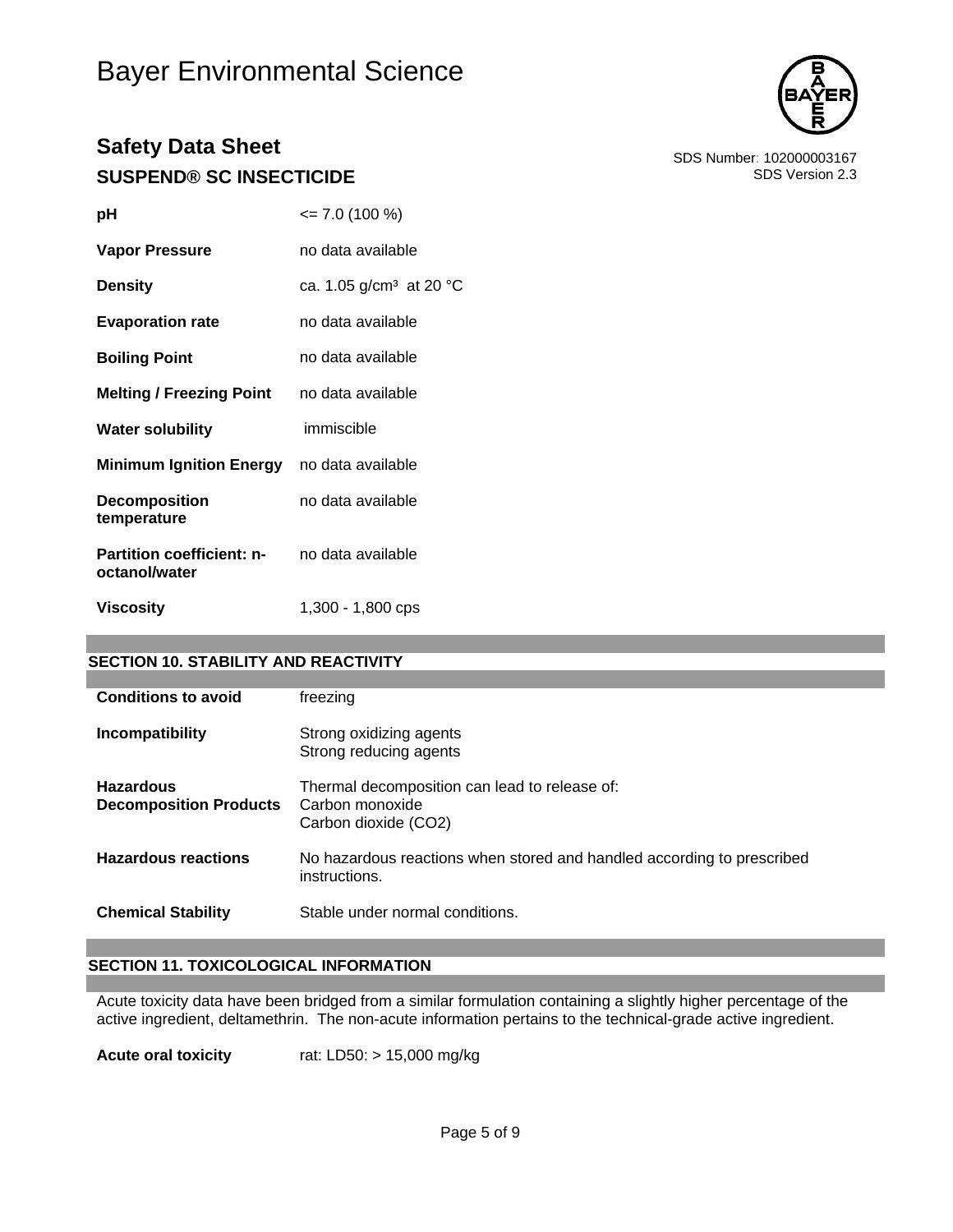# Bayer Environmental Science



### **Safety Data Sheet**<br>
SDS Number: 102000003167<br>
SDS Version 2.3 **SUSPEND® SC INSECTICIDE**

| <b>Acute dermal toxicity</b>                                                                                         | rabbit: LD50: > 10,000 mg/kg                                                                                                                                                                                         |  |
|----------------------------------------------------------------------------------------------------------------------|----------------------------------------------------------------------------------------------------------------------------------------------------------------------------------------------------------------------|--|
| <b>Acute inhalation toxicity</b>                                                                                     | rat: LC50: > 1.02 mg/l<br>Exposure time: 4 h<br>Determined in the form of liquid aerosol.<br>Highest attainable concentration.<br>No deaths                                                                          |  |
|                                                                                                                      | rat: LC50: > 4.08 mg/l<br>Exposure time: 1 h<br>Determined in the form of liquid aerosol.<br>Extrapolated from the 4 hr LC50.                                                                                        |  |
| <b>Skin irritation</b>                                                                                               | rabbit: Slight irritation                                                                                                                                                                                            |  |
| <b>Eye irritation</b>                                                                                                | rabbit: Minimally irritating.                                                                                                                                                                                        |  |
| <b>Sensitisation</b>                                                                                                 | guinea pig: Non-sensitizing.                                                                                                                                                                                         |  |
| <b>Chronic toxicity</b>                                                                                              | Deltamethrin caused neurobehavioral effects and/or neuropathological changes<br>in animal studies. The toxic effects of Deltamethrin are related to transient<br>hyperactivity typical for pyrethroid neurotoxicity. |  |
| <b>Assessment Carcinogenicity</b><br>Deltamethrin was not carcinogenic in lifetime feeding studies in rats and mice. |                                                                                                                                                                                                                      |  |
| <b>ACGIH</b><br>None.<br><b>NTP</b><br>None.<br><b>IARC</b><br>Deltamethrin<br><b>OSHA</b>                           | 52918-63-5<br>Overall evaluation: 3                                                                                                                                                                                  |  |
| None.                                                                                                                |                                                                                                                                                                                                                      |  |
| <b>Reproductive toxicity</b>                                                                                         | Deltamethrin did not cause reproductive toxicity in a two-generation study in<br>rats.                                                                                                                               |  |
| <b>Developmental Toxicity</b>                                                                                        | Deltamethrin caused developmental toxicity only at doses toxic to the dams.<br>The developmental effects seen with Deltamethrin are related to maternal<br>toxicity.                                                 |  |

**Mutagenicity** Deltamethrin was not mutagenic or genotoxic in a battery of in vitro and in vivo tests.

#### **SECTION 12. ECOLOGICAL INFORMATION**

**Toxicity to fish Christian Concorhynchus mykiss (rainbow trout)** LC50: 0.00026 mg/l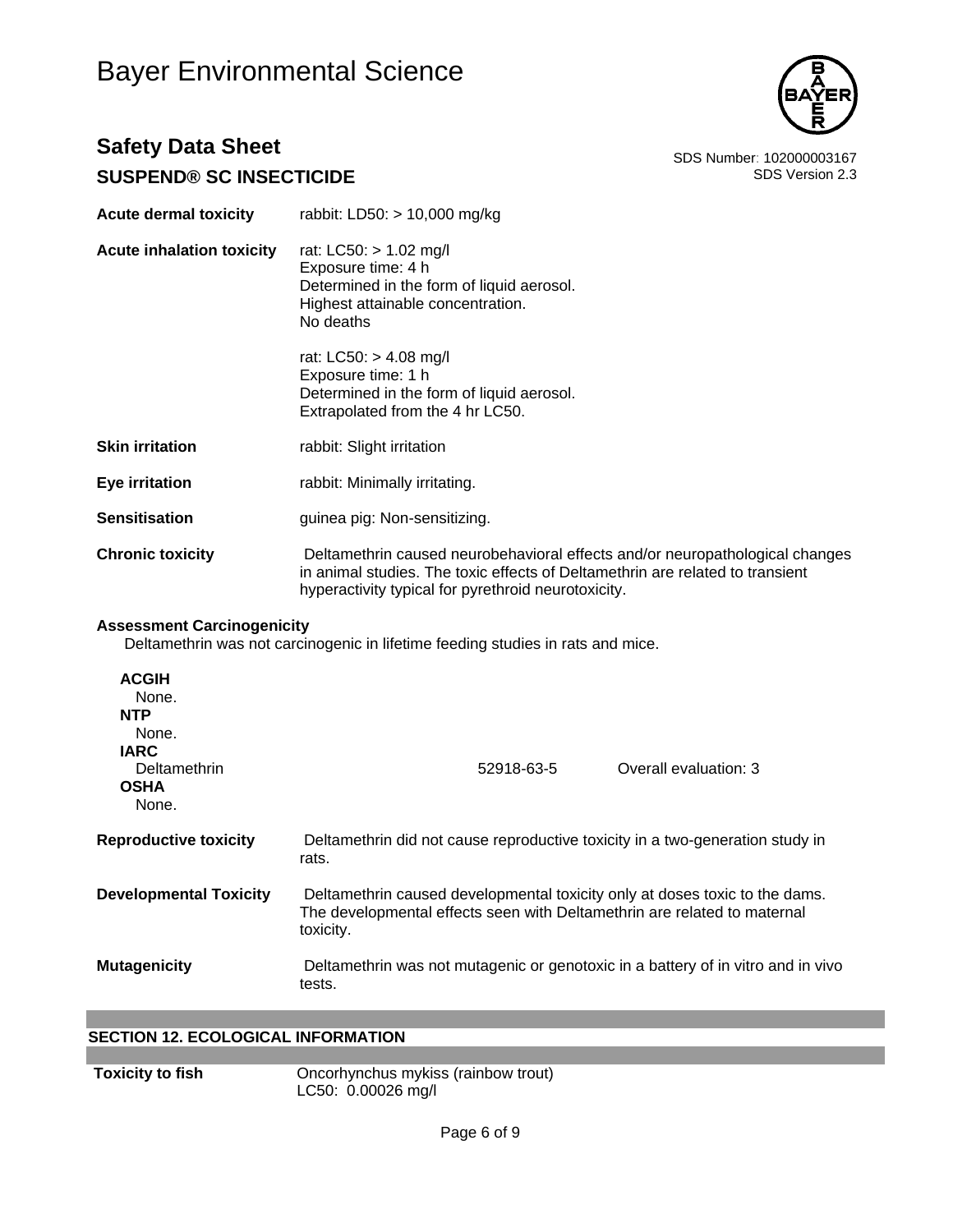

Exposure time: 96 h

|                                                          | Lepomis macrochirus (Bluegill sunfish)<br>LC50: 0.00017 mg/l<br>Exposure time: 96 h                                                                                                                                                                                                                                                                                                                                                    |
|----------------------------------------------------------|----------------------------------------------------------------------------------------------------------------------------------------------------------------------------------------------------------------------------------------------------------------------------------------------------------------------------------------------------------------------------------------------------------------------------------------|
| <b>Acute Toxicity to Aquatic</b><br><b>Invertebrates</b> | Eastern Oyster<br>LC50: 0.0082 mg/l<br>Exposure time: 96 h                                                                                                                                                                                                                                                                                                                                                                             |
|                                                          | Mysidopsis bahia (mysid shrimp)<br>LC50: 0.000001 mg/l<br>Exposure time: 96 h                                                                                                                                                                                                                                                                                                                                                          |
| <b>Stability in water</b>                                | Half life: 55 - 65 h<br>pH: 9.0                                                                                                                                                                                                                                                                                                                                                                                                        |
| <b>Bioaccumulation</b>                                   | Lepomis macrochirus (Bluegill sunfish) BCF: 189 - 3,930                                                                                                                                                                                                                                                                                                                                                                                |
| Environmental<br>precautions                             | Do not apply directly to water, to areas where surface water is present or to<br>intertidal areas below the mean high water mark. Do not contaminate surface or<br>ground water by cleaning equipment or disposal of wastes, including equipment<br>wash water. Do not apply this product or allow it to drift to blooming crops or<br>weeds if bees are visiting the treatment area. Apply this product as specified on<br>the label. |

### **SECTION 13. DISPOSAL CONSIDERATIONS**

| <b>General Disposal</b><br>Guidance | Pesticide, spray mixture or rinse water that cannot be used according to label<br>instructions may be disposed of on site or at an approved waste disposal facility.<br>If these wastes cannot be disposed of by use according to label instructions,<br>contact your State Pesticide or Environmental Control Agency, or the Hazardous<br>Waste representative at the nearest EPA Regional Office for guidance. |
|-------------------------------------|------------------------------------------------------------------------------------------------------------------------------------------------------------------------------------------------------------------------------------------------------------------------------------------------------------------------------------------------------------------------------------------------------------------|
| <b>Container Disposal</b>           | Triple rinse containers. Add washings to sprayer at time of filling. Puncture<br>container to avoid re-use. Dispose of empty container in a sanitary landfill or by<br>incineration, or, if allowed by State/Provincial and local authorities, by burning. If<br>burned, stay out of smoke. Follow advice on product label and/or leaflet.                                                                       |
| <b>RCRA Information</b>             | Characterization and proper disposal of this material as a special or hazardous<br>waste is dependent upon Federal, State and local laws and are the user's<br>responsibility. RCRA classification may apply.                                                                                                                                                                                                    |

### **SECTION 14. TRANSPORT INFORMATION**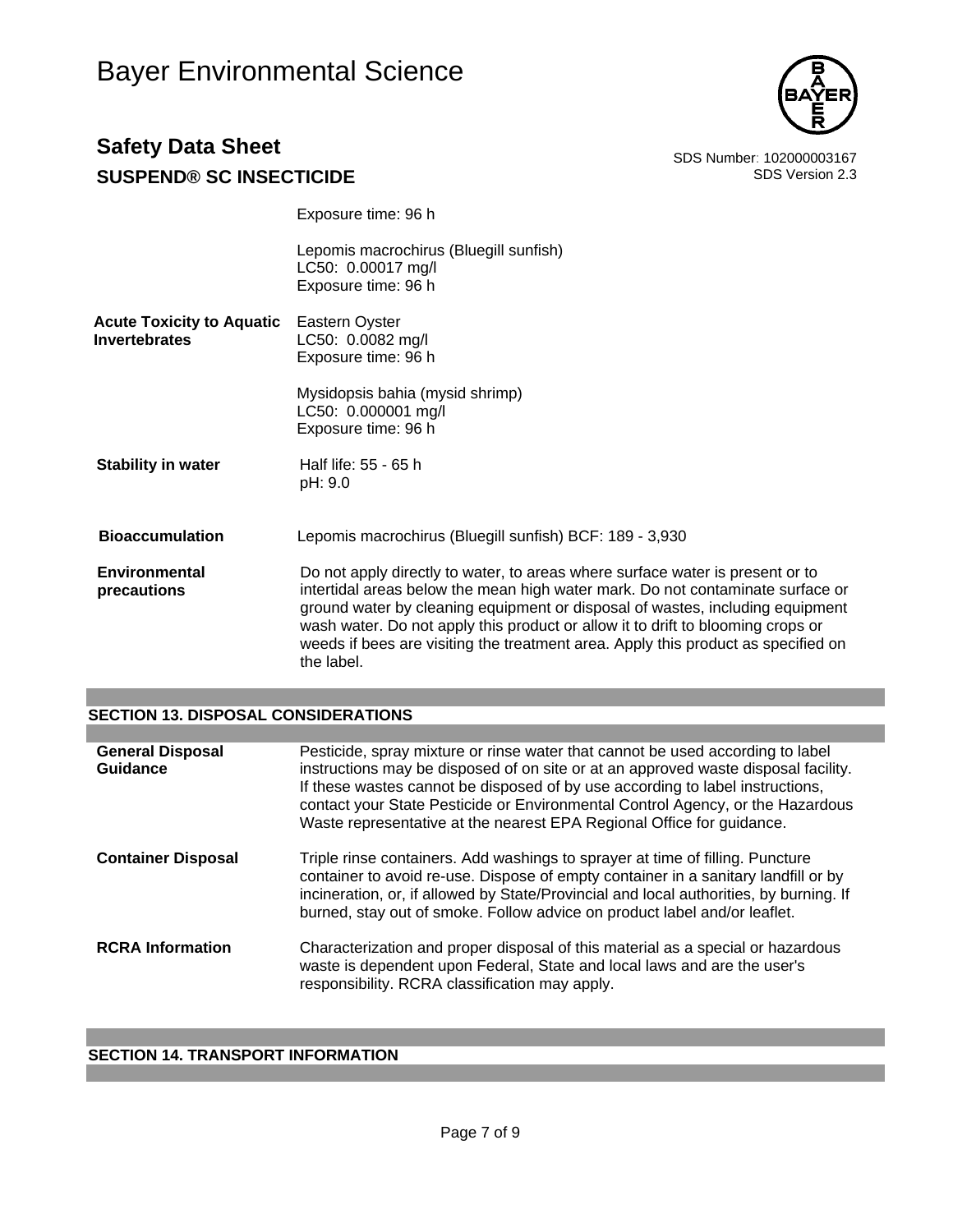

| 49CFR                    | Not dangerous goods / not hazardous material                                   |  |  |
|--------------------------|--------------------------------------------------------------------------------|--|--|
| <b>IMDG</b>              |                                                                                |  |  |
| UN-Number                | 3082                                                                           |  |  |
| Class                    | 9                                                                              |  |  |
| Packaging group          | Ш                                                                              |  |  |
| Marine pollutant         | <b>YES</b>                                                                     |  |  |
| Description of the goods | ENVIRONMENTALLY HAZARDOUS SUBSTANCE, LIQUID, N.O.S.<br>(DELTAMETHRIN SOLUTION) |  |  |
| <b>IATA</b>              |                                                                                |  |  |
| UN-Number                | 3082                                                                           |  |  |
| Class                    | 9                                                                              |  |  |
| Packaging group          | Ш                                                                              |  |  |
| Environm. Hazardous Mark | <b>YES</b>                                                                     |  |  |
| Description of the goods | ENVIRONMENTALLY HAZARDOUS SUBSTANCE, LIQUID, N.O.S.<br>(DELTAMETHRIN SOLUTION) |  |  |

This transportation information is not intended to convey all specific regulatory information relating to this product. It does not address regulatory variations due to package size or special transportation requirements.

Freight Classification: INSECTICIDES OR FUNGICIDES, N.O.I., OTHER THAN POISON

#### **SECTION 15. REGULATORY INFORMATION**

| <b>EPA Registration No.</b><br>432-763                                                                       |               |        |  |  |  |  |
|--------------------------------------------------------------------------------------------------------------|---------------|--------|--|--|--|--|
| <b>US Federal Regulations</b>                                                                                |               |        |  |  |  |  |
| <b>TSCA list</b>                                                                                             |               |        |  |  |  |  |
| 1,2-Propanediol                                                                                              | $57 - 55 - 6$ |        |  |  |  |  |
| Nonylphenol ethoxylate, branched                                                                             | 127087-87-0   |        |  |  |  |  |
| US. Toxic Substances Control Act (TSCA) Section 12(b) Export Notification (40 CFR 707, Subpt D)              |               |        |  |  |  |  |
| None.                                                                                                        |               |        |  |  |  |  |
| <b>SARA Title III - Section 302 - Notification and Information</b><br>None.                                  |               |        |  |  |  |  |
| <b>SARA Title III - Section 313 - Toxic Chemical Release Reporting</b>                                       |               |        |  |  |  |  |
| None.                                                                                                        |               |        |  |  |  |  |
| <b>US States Regulatory Reporting</b>                                                                        |               |        |  |  |  |  |
| <b>CA Prop65</b>                                                                                             |               |        |  |  |  |  |
| This product does not contain any substances known to the State of California to cause cancer.               |               |        |  |  |  |  |
| This product does not contain any substances known to the State of California to cause reproductive<br>harm. |               |        |  |  |  |  |
| <b>US State Right-To-Know Ingredients</b>                                                                    |               |        |  |  |  |  |
| 1,2-Propanediol                                                                                              | $57 - 55 - 6$ | MN, RI |  |  |  |  |
|                                                                                                              |               |        |  |  |  |  |
| <b>Canadian Regulations</b>                                                                                  |               |        |  |  |  |  |
| <b>Canadian Domestic Substance List</b>                                                                      |               |        |  |  |  |  |
| 1,2-Propanediol                                                                                              | $57 - 55 - 6$ |        |  |  |  |  |
|                                                                                                              |               |        |  |  |  |  |
|                                                                                                              | Page 8 of 9   |        |  |  |  |  |